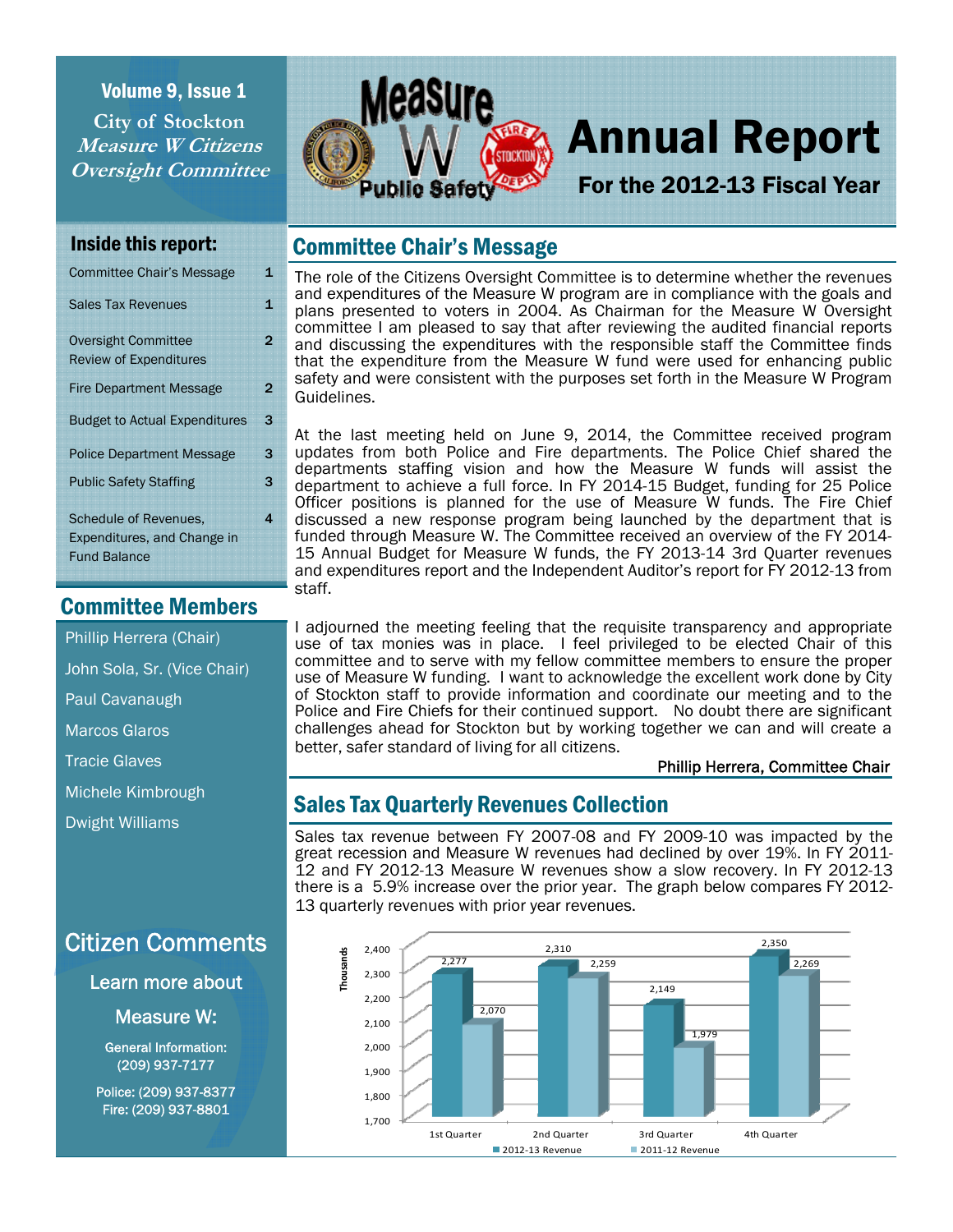#### Volume 9, Issue 1

### Oversight Committee Review of Expenditures

In fiscal year 2012-13, Measure W funded an average of 22 police officers and 23 fire fighters. The approved Measure W tax provided \$9,085,896 in total revenues. The expenditure budget of \$8,307,008 was approved by Council on June 26, 2012. Of this a total of \$7,751,071 was expended during the fiscal year.

The expenditures for salary and benefit costs of Police and Fire personnel performing Measure W duties was 87.1% of the total expenditures. Vehicles and fuel and accounted for 8.4%, while the remaining 4.5% paid for Board of Equalization tax collection fees, insurance, and sales tax review services. Both the Police and Fire Departments remained under budget in their use of Measure W funds.



#### Fire Department Message

Measure W funds collected in FY 2012-13 increased by approximately 5.9% from prior fiscal year. Increased funds provided staffing for Fire Engine No. 13 and provided partial staffing for Ladder Truck No. 7 and Ladder

Truck No. 3. In 2013, the three fire companies had very minimal increases in annual call volume, with Engine 13 responding to 1,484 and Truck 7 responding to 1,200 emergency incidents. Truck 3 responded to 1,088 emergency incidents compared to 926 in 2012, a 17.5% increase from prior year.

Modifications to Fire labor agreements and increased revenues allowed funding for one additional firefighter in FY 2012-13. A total of 23 firefighter positions were funded. Measure W also continued to provide funding for the maintenance and operation of one fire engine.



The funds helped sustain the level of fire protection and emergency services to the community in 2013.

#### Jeff Piechura, Fire Chief

| Apparatus | <b>Fires</b> | <b>Medical</b> | <b>Vehicle</b> | Accident /<br>Rescue | Hazmat /<br><b>Other</b> | <b>Total</b> |
|-----------|--------------|----------------|----------------|----------------------|--------------------------|--------------|
| Engine 13 | 285          | 1,019          | 72             | 29                   | 79                       | 1,484        |
| Truck 3   | 536          | 302            | 96             | 91                   | 63                       | 1,088        |
| Truck 7   | 350          | 423            | 101            | 122                  | 204                      | 1,200        |

#### 2013 Fire Incident Responses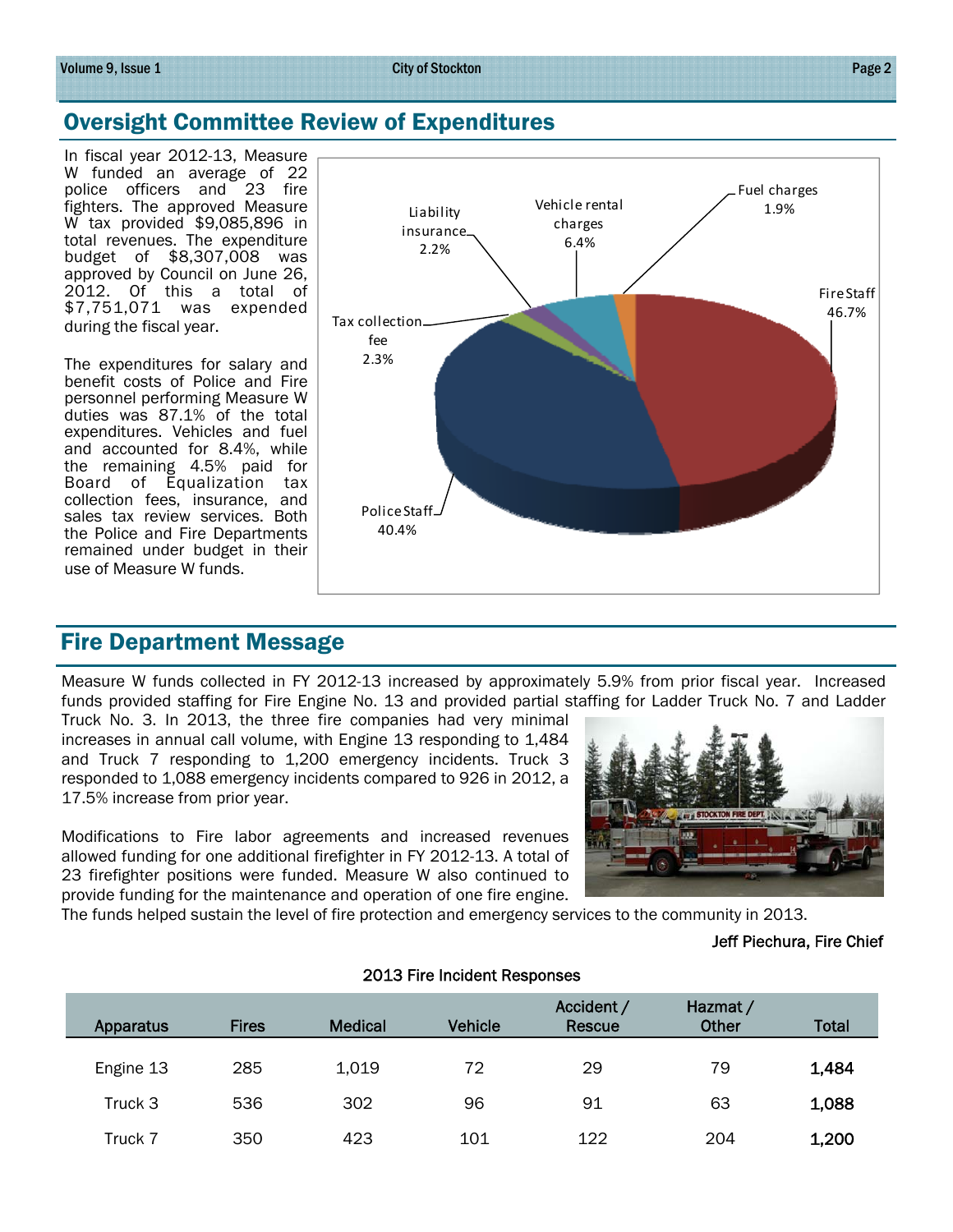# Measure W — Budget to Actual Expenditures FY 2010-11 to FY 2012-13



**Budget Vs Actual FY 10‐11 to FY 12‐13 (Amountsin Millions)**

#### Police Department Message



Measure W funding is an important component of the Police Department's annual operating budget. In FY 2012-13 it augmented the Police force by 22 positions and paid not only for salary and benefits for those officers, but also for their vehicles, fuel, radios, and other safety equipment necessary to work in the field. The number of funded positions fluctuates year-to-year based on the tax revenue available and the cost of the positions. Currently, Measure W positions are assigned to the Field Services Division and handle dispatched calls-for-service on a 24/7 basis. In Fiscal Year 2012-13, the Police Department handled 328,964 calls for service, 126,299 of which were dispatched for officer assistance. The Police Officer positions funded by Measure W responded to over 16,345 of those calls, an average of 743 per officer.

#### Eric Jones, Police Chief

#### Public Safety Measure W Staffing — Annual Averages

|             | 2007-08 | 2008-09 | 2009-10 | 2010-11 | 2011-12 | 2012-13 |
|-------------|---------|---------|---------|---------|---------|---------|
| Police      | 38      | 39      | 21      | 25      | 24      | 22      |
| <b>Fire</b> | 27      | 27      | 20      | 23      | 22      | 23      |